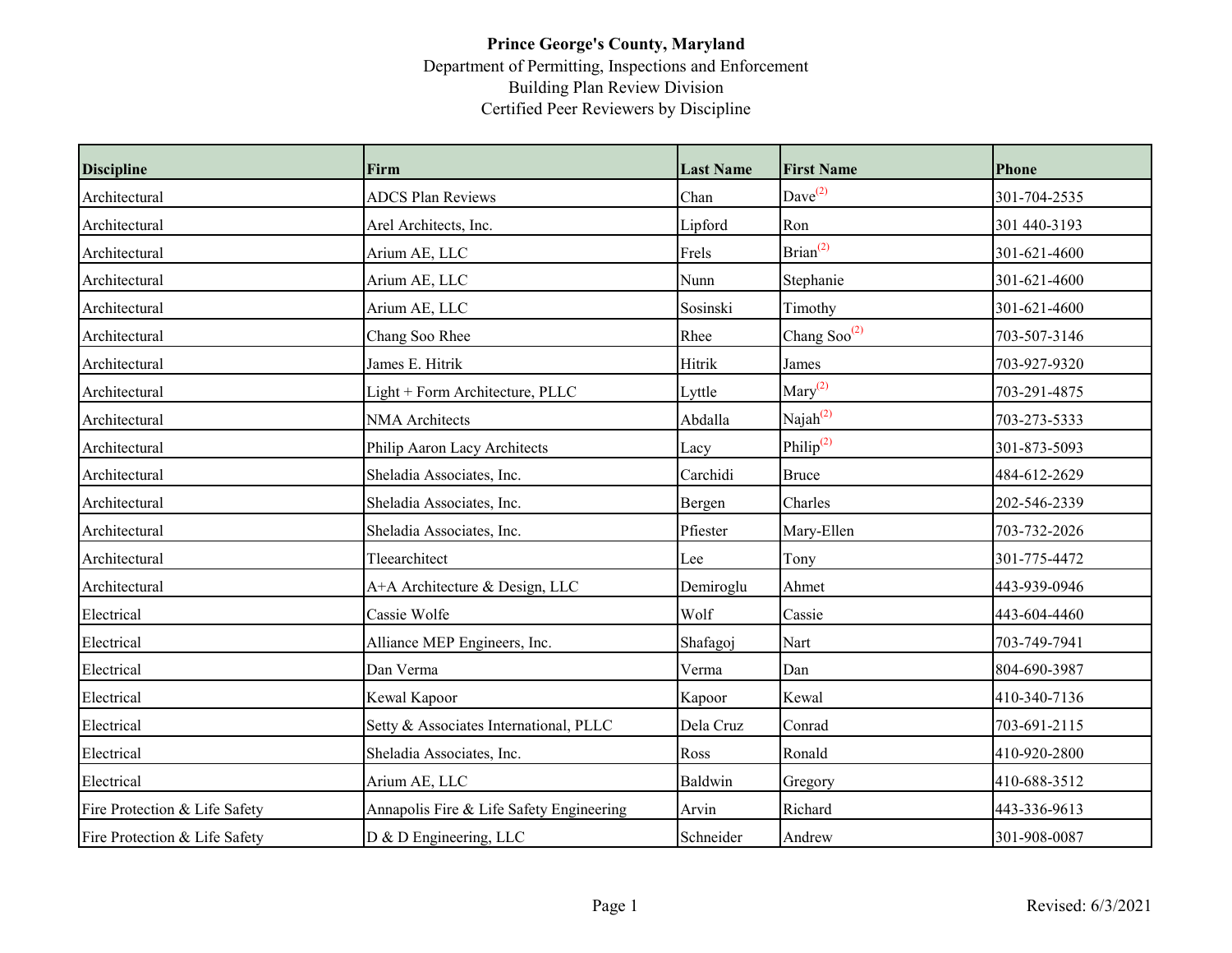## **Prince George's County, Maryland** Department of Permitting, Inspections and Enforcement Building Plan Review Division Certified Peer Reviewers by Discipline

| <b>Discipline</b>             | Firm                                    | <b>Last Name</b> | <b>First Name</b>    | Phone        |
|-------------------------------|-----------------------------------------|------------------|----------------------|--------------|
| Fire Protection & Life Safety | <b>Elephas Engineering</b>              | Aleman           | Juan                 | 202-812-2408 |
| Fire Protection & Life Safety | Koffel Associates, Inc.                 | Campbell         | Kina                 | 410-750-2246 |
| Fire Protection & Life Safety | Rhino Fire Protection Engineering, PLLC | Perrault         | Donald               | 703-476-5034 |
| Fire Protection & Life Safety | Candelaria Engineering, LLC             | Candelaria       | Ivan                 | 410-562-1579 |
| Fire Protection & Life Safety | Columbia Fire Protection                | Yoo              | Joon                 | 301-455-0732 |
| Mechanical                    | Arium AE, LLC                           | Hannon           | Alexander            | 301-621-4600 |
| Mechanical                    | Arium AE, LLC                           | Walthour         | Scott                | 301-621-4600 |
| Mechanical                    | Consolidated Engineering, LLC           | Moskios          | Peter                | 301-218-2030 |
| Mechanical                    | Isaac Engineering,m LLC                 | Isaac            | Ronnie               | 240-463-4164 |
| Mechanical                    | Scott Pegler                            | Pegler           | Scott                | 703-909-9619 |
| Mechanical                    | Sheladia Associates, Inc.               | Kelly            | Jeff                 | 713-724-3972 |
| Mechanical                    | Valuable Engineering, LLC               | Alqaq            | Alex                 | 703-395-2519 |
| Structural                    | $A + F$ Engineers                       | Morrison         | Jeffrey              | 202-628-1600 |
| Structural                    | ADP Consultants, Inc.                   | Patel            | Ramesh               | 240-720-4025 |
| Structural                    | Abdul Hai Sheikh                        | Sheikh           | Abdul Hai            | 240-888-6274 |
| Structural                    | Alliance Structural Engineers, Inc.     | Farah            | Abdi <sup>(2)</sup>  | 703-749-7941 |
| Structural                    | <b>Dahal Consulting Engineers</b>       | Dahal            | Shashi               | 703-620-0971 |
| Structural                    | Holbert Apple Associates, Inc.          | Holbert          | David                | 301-570-1460 |
| Structural                    | Holbert Apple Associates, Inc.          | Smith            | David <sup>(2)</sup> | 301-570-1460 |
| Structural                    | Holbert Apple Associates, Inc.          | Yohe             | Keenan               | 301-570-1460 |
| Structural                    | Holbert Apple Associates, Inc.          | Taroli           | Sante                | 301-570-1460 |
| Structural                    | Keystone Engineering, LLC               | Jaffery          | Nasir                | 571-331-3093 |
| Structural                    | Sheladia Associates, Inc.               | Aliabadizadeh    | Yahya                | 301-670-5306 |
| Structural                    | Sheladia Associates, Inc.               | Siavash          | Shahrzad             | 571-220-0089 |